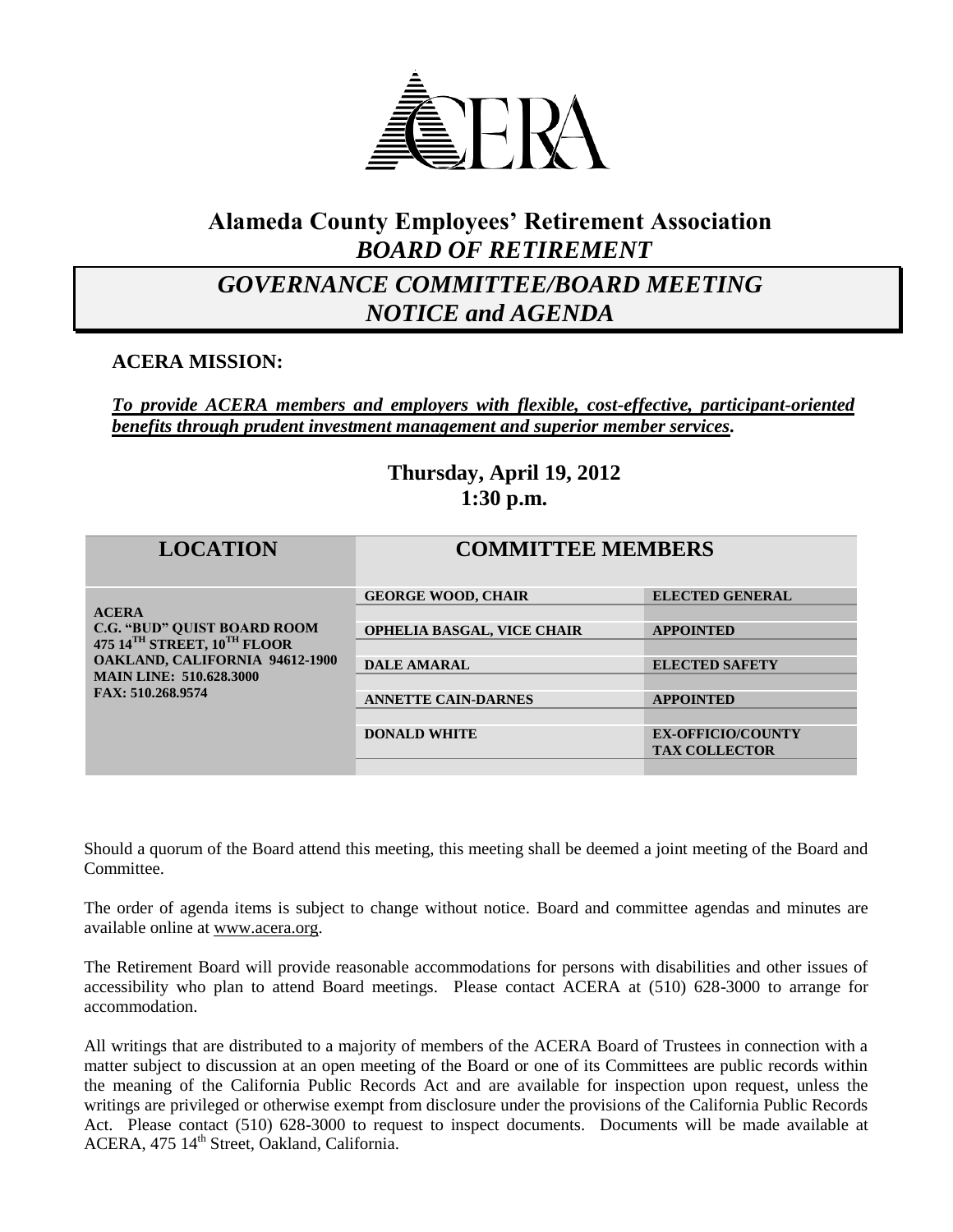## *GOVERNANCE COMMITTEE/BOARD MEETING*

**NOTICE and AGENDA, Page 2 of 3 – Thursday, April 19, 2012**

**Call to Order:** 1:30 p.m.

#### **Action Items: Matters for Discussion and Possible Motion by the Committee**

- **1.** Review, Discussion, and Motion to renew the **Conflict of Interest Policy**
	- Recommendation The Governance Committee advises the Board of Retirement that it finds the content of the Conflict of Interest Policy is appropriate and continues to meet the needs of ACERA and should be renewed without revisions as recommended by Staff.

Robert Gaumer

- 2. Review, Discussion, and Motion to renew the **Conflict of Interest Code**
	- Recommendation The Governance Committee advises the Board of Retirement that it finds the content of the Conflict of Interest Code is appropriate and continues to meet the needs of ACERA and should be renewed without revisions as recommended by Staff.

- Robert Gaumer

- 3. Review, Discussion, and Motion to renew the **Securities Litigation Policy**
	- Recommendation The Governance Committee advises the Board of Retirement that it finds the content of the Securities Litigation Policy is appropriate and continues to meet the needs of ACERA and should be renewed without revisions as recommended by Staff.

Robert Gaumer

- 4. Review, Discussion, and Motion to renew the **Fiduciary Counsel Retention Policy**
	- Recommendation The Governance Committee advises the Board of Retirement that it finds the content of the Fiduciary Counsel Retention Policy is appropriate and continues to meet the needs of ACERA and should be renewed without revisions as recommended by Staff.

- Robert Gaumer